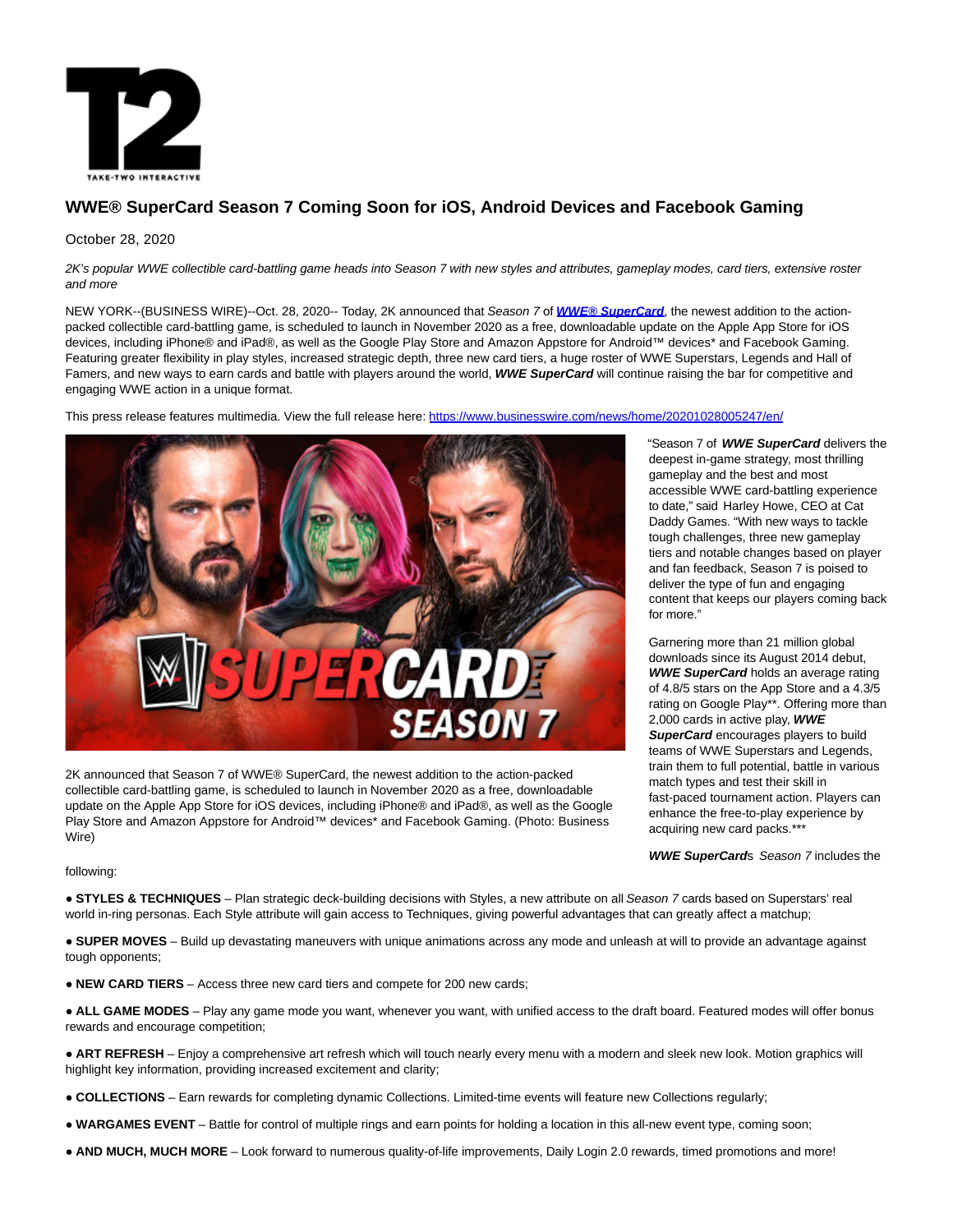Developed by Cat Daddy Games, a 2K studio, **WWE SuperCard** will be available for download free of charge on the Apple App Store for iOS devices, including the iPhone and iPad, as well as the Google Play Store and Amazon Appstore for Android devices and Facebook Gaming in November 2020. For more information on the WWE SuperCard series and 2K, visit [wwe.2k.com/supercard,](https://cts.businesswire.com/ct/CT?id=smartlink&url=https%3A%2F%2Fwwe.2k.com%2Fsupercard%2F&esheet=52315228&newsitemid=20201028005247&lan=en-US&anchor=wwe.2k.com%2Fsupercard&index=2&md5=34cb01f22e3088b3007cf1ef57b128f4) become a fan on [Facebook,](https://cts.businesswire.com/ct/CT?id=smartlink&url=http%3A%2F%2Fwww.facebook.com%2Fofficialwwesupercard&esheet=52315228&newsitemid=20201028005247&lan=en-US&anchor=Facebook&index=3&md5=3a7df079fda22c97aeb6dbadbe84071f) follow the game o[n Twitter a](https://cts.businesswire.com/ct/CT?id=smartlink&url=http%3A%2F%2Fwww.twitter.com%2FWWESuperCard&esheet=52315228&newsitemid=20201028005247&lan=en-US&anchor=Twitter&index=4&md5=3c6558ee01f246e17af198ac9f016a63)nd [Instagram o](https://cts.businesswire.com/ct/CT?id=smartlink&url=https%3A%2F%2Fwww.instagram.com%2Fwwesupercard%2F&esheet=52315228&newsitemid=20201028005247&lan=en-US&anchor=Instagram&index=5&md5=f357f9d29fe443c7800937bee072350d)r subscribe on [YouTube.](https://cts.businesswire.com/ct/CT?id=smartlink&url=http%3A%2F%2Fwww.youtube.com%2Fwwe2k&esheet=52315228&newsitemid=20201028005247&lan=en-US&anchor=YouTube&index=6&md5=190193b1d6a5b086f045f5da23ce9ffa)

\* **WWE SuperCard** requires iOS 10.0 or later for iOS devices, including iPhone and iPad, as well as requires Android 4.2.1 and up for Android devices. App includes optional in-game purchases.

\*\* Product ratings as of September 25, 2020.

\*\*\* In-game currency redeemed for card packs can be earned via gameplay or purchased. No purchase necessary.

2K is a publishing label of Take-Two Interactive Software, Inc. (NASDAQ: TTWO).

All trademarks and copyrights contained herein are the property of their respective holders.

#### **About Take-Two Interactive Software**

Headquartered in New York City, Take-Two Interactive Software, Inc. is a leading developer, publisher and marketer of interactive entertainment for consumers around the globe. We develop and publish products principally through Rockstar Games, 2K, Private Division, and Social Point. Our products are designed for console systems and personal computers, including smartphones and tablets, and are delivered through physical retail, digital download, online platforms and cloud streaming services. The Company's common stock is publicly traded on NASDAQ under the symbol TTWO. For more corporate and product information please visit our website a[t http://www.take2games.com.](https://cts.businesswire.com/ct/CT?id=smartlink&url=http%3A%2F%2Fwww.take2games.com&esheet=52315228&newsitemid=20201028005247&lan=en-US&anchor=http%3A%2F%2Fwww.take2games.com&index=7&md5=0ab36c797417183df80780cbc9790afe)

#### **About 2K**

Founded in 2005, 2K develops and publishes global interactive entertainment for console and handheld gaming systems, personal computers and mobile devices, with product availability including physical retail and digital download. The Company is home to many talented development studios, including Visual Concepts, Firaxis Games, Hangar 13, Cat Daddy Games, 31<sup>st</sup> Union and Cloud Chamber. 2K's portfolio currently includes the renowned BioShock®, Borderlands™, Mafia and XCOM® franchises; NBA® 2K, the global phenomenon and highest rated\*\*\*\* annual sports title for the current console generation; the critically acclaimed Sid Meier's Civilization® series; the popular WWE® 2K, WWE® 2K Battlegrounds and WWE® SuperCard franchises, PGA TOUR® 2K21, NBA® 2K Playgrounds 2, Carnival Games and more. Additional information about 2K and its products may be found at [2k.com.](https://cts.businesswire.com/ct/CT?id=smartlink&url=http%3A%2F%2Fwww.2k.com%2F&esheet=52315228&newsitemid=20201028005247&lan=en-US&anchor=2k.com&index=8&md5=366927794b6be92e029cccf2317b16b1)

\*\*\*\* According to 2008 - 202[0 Metacritic.com](https://cts.businesswire.com/ct/CT?id=smartlink&url=https%3A%2F%2Fwww.metacritic.com%2F&esheet=52315228&newsitemid=20201028005247&lan=en-US&anchor=Metacritic.com&index=9&md5=5b20cfd4b098f816aa1b49ac6543fa9c)

#### **Cautionary Note Regarding Forward-Looking Statements**

The statements contained herein which are not historical facts are considered forward-looking statements under federal securities laws and may be identified by words such as "anticipates," "believes," "estimates," "expects," "intends," "plans," "potential," "predicts," "projects," "seeks," "should," "will," or words of similar meaning and include, but are not limited to, statements regarding the outlook for the Company's future business and financial performance. Such forward-looking statements are based on the current beliefs of our management as well as assumptions made by and information currently available to them, which are subject to inherent uncertainties, risks and changes in circumstances that are difficult to predict. Actual outcomes and results may vary materially from these forward-looking statements based on a variety of risks and uncertainties including: the uncertainty of the impact of the COVID-19 pandemic and measures taken in response thereto; the effect that measures taken to mitigate the COVID-19 pandemic have on our operations, including our ability to timely deliver our titles and other products, and on the operations of our counterparties, including retailers and distributors; the effects of the COVID-19 pandemic on consumer demand and the discretionary spending patterns of our customers; the impact of reductions in interest rates by the Federal Reserve and other central banks, including on our short-term investment portfolio; the impact of potential inflation; volatility in foreign currency exchange rates; our dependence on key management and product development personnel; our dependence on our Grand Theft Auto products and our ability to develop other hit titles; the timely release and significant market acceptance of our games; the ability to maintain acceptable pricing levels on our games; and risks associated with international operations.

Other important factors and information are contained in the Company's most recent Annual Report on Form 10-K, including the risks summarized in the section entitled "Risk Factors," the Company's most recent Quarterly Report on Form 10-Q, and the Company's other periodic filings with the SEC, which can be accessed at [www.take2games.com.](https://cts.businesswire.com/ct/CT?id=smartlink&url=http%3A%2F%2Fwww.take2games.com&esheet=52315228&newsitemid=20201028005247&lan=en-US&anchor=www.take2games.com&index=10&md5=7f53a8c3190c6a81b613bd736e635b1d) All forward-looking statements are qualified by these cautionary statements and apply only as of the date they are made. The Company undertakes no obligation to update any forward-looking statement, whether as a result of new information, future events or otherwise.

#### **About WWE**

WWE, a publicly traded company (NYSE: WWE), is an integrated media organization and recognized leader in global entertainment. The company consists of a portfolio of businesses that create and deliver original content 52 weeks a year to a global audience. WWE is committed to family friendly entertainment on its television programming, pay-per-view, digital media and publishing platforms. WWE's TV-PG, family-friendly programming can be seen in more than 800 million homes worldwide in 28 languages. WWE Network, the first-ever 24/7 over-the-top premium network that includes all live pay-per-views, scheduled programming and a massive video-on-demand library, is currently available in more than 180 countries. The company is headquartered in Stamford, Conn., with offices in New York, Los Angeles, London, Mexico City, Mumbai, Shanghai, Singapore, Dubai, Munich and Tokyo.

Additional information on WWE (NYSE: WWE) can be found a[t wwe.com a](http://wwe.com/)n[d corporate.wwe.com.](http://corporate.wwe.com/) For information on our global activities, go to [http://www.wwe.com/worldwide/.](https://cts.businesswire.com/ct/CT?id=smartlink&url=http%3A%2F%2Fwww.wwe.com%2Fworldwide%2F&esheet=52315228&newsitemid=20201028005247&lan=en-US&anchor=http%3A%2F%2Fwww.wwe.com%2Fworldwide%2F&index=11&md5=e988e1d5db73d9270d2943e5df3dcff0)

Trademarks: All WWE programming, talent names, images, likenesses, slogans, wrestling moves, trademarks, logos and copyrights are the exclusive property of WWE and its subsidiaries. All other trademarks, logos and copyrights are the property of their respective owners.

Forward-Looking Statements: This press release contains forward-looking statements pursuant to the safe harbor provisions of the Securities Litigation Reform Act of 1995, which are subject to various risks and uncertainties. These risks and uncertainties include, without limitation, risks